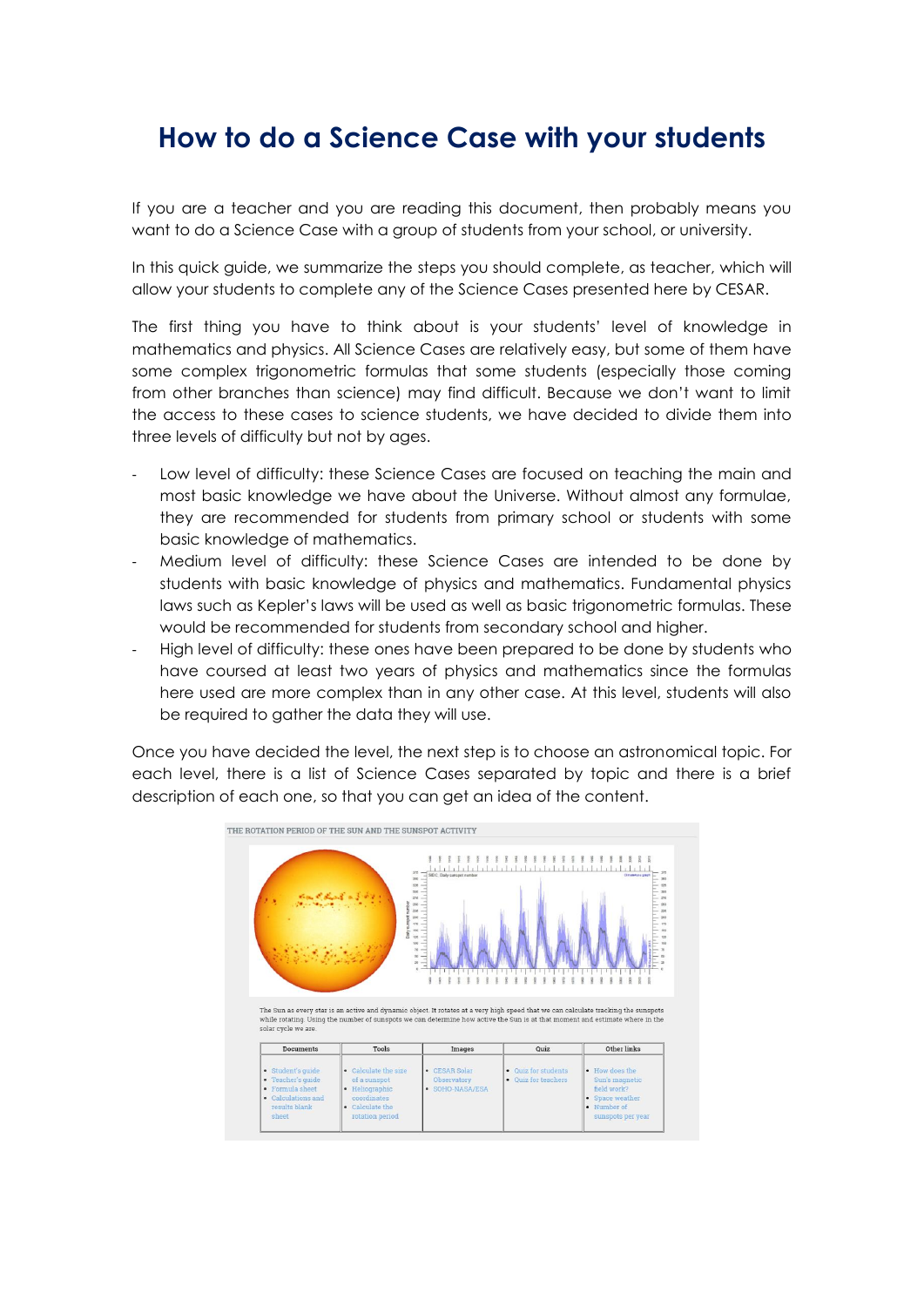Here are two approaches. If you are teaching one unit in particular, let say the gravity law, for example, you should then look for a Science Case that covers the movement of the celestial bodies or planets. The second approach is to let the students choose the Science Case or topic they want.

As you can see, every case has the same five columns:

- Documents: these are the documents for both the teachers and the students
	- o Teacher's guide: this will guide you through the whole Science Case. It describes very detailed each of the steps your students have to follow, all equations you have to explain and all the answers you may need. You have to print one copy of the teacher's guide for you
	- o Student's guide: on the other hand, the student's guide is almost free of formulas (which, as said before, you will have to teach), and lays on the understanding of the topic, of course with the same steps you read on the teacher's guide. In this case, print one copy of this guide for each of the students or group of them
	- o Calculations guide: a sheet with the formulas required by the students to perform their calculations. Again print one sheet per student or group of students
	- o Calculations and results: a sheet where the students will write their calculations. Print one for each student
- Tools: there are the online interactive tools that make the Science Cases even more accessible from your school
- Images: provides students with all the necessary files to complete the case
- Quiz: a set of questions that should be answered by the students to check whether the concepts studied have been assimilated
- Other Links: links to interesting pages or videos which have an important educational content and let a better understanding of the topic

At this point you have to download all documentation of the Science Case.

Now carefully read the teacher's guide. We recommend you to split the Science Case into two classes. One class for teaching the students the mathematics or physics involved and another one with computers for doing the case with the online interactive tools.

As you read the teacher's guide, you may find that your Science Case require from taking the astronomical images yourself (or your students) by using one of the CESAR observatories:

- In the case of the CESAR ESAC Solar Observatory, all images you need to use are uploaded in our archive. See [http://cesar.esa.int/index.php?Section=Live\\_Sun](http://cesar.esa.int/index.php?Section=Live_Sun)
- For the CESAR Robledo Optical Observatory, you will be asked to contact CESAR to arrange a session where students can make their own "observation request". If that is the case, we will run an observation and we will take care of taking the images you need and send them to you
- Finally, most of the Science Cases have a "demo folder" in the image column, that is, a set of images taken with our observatories so that you can complete the case without requesting any observation